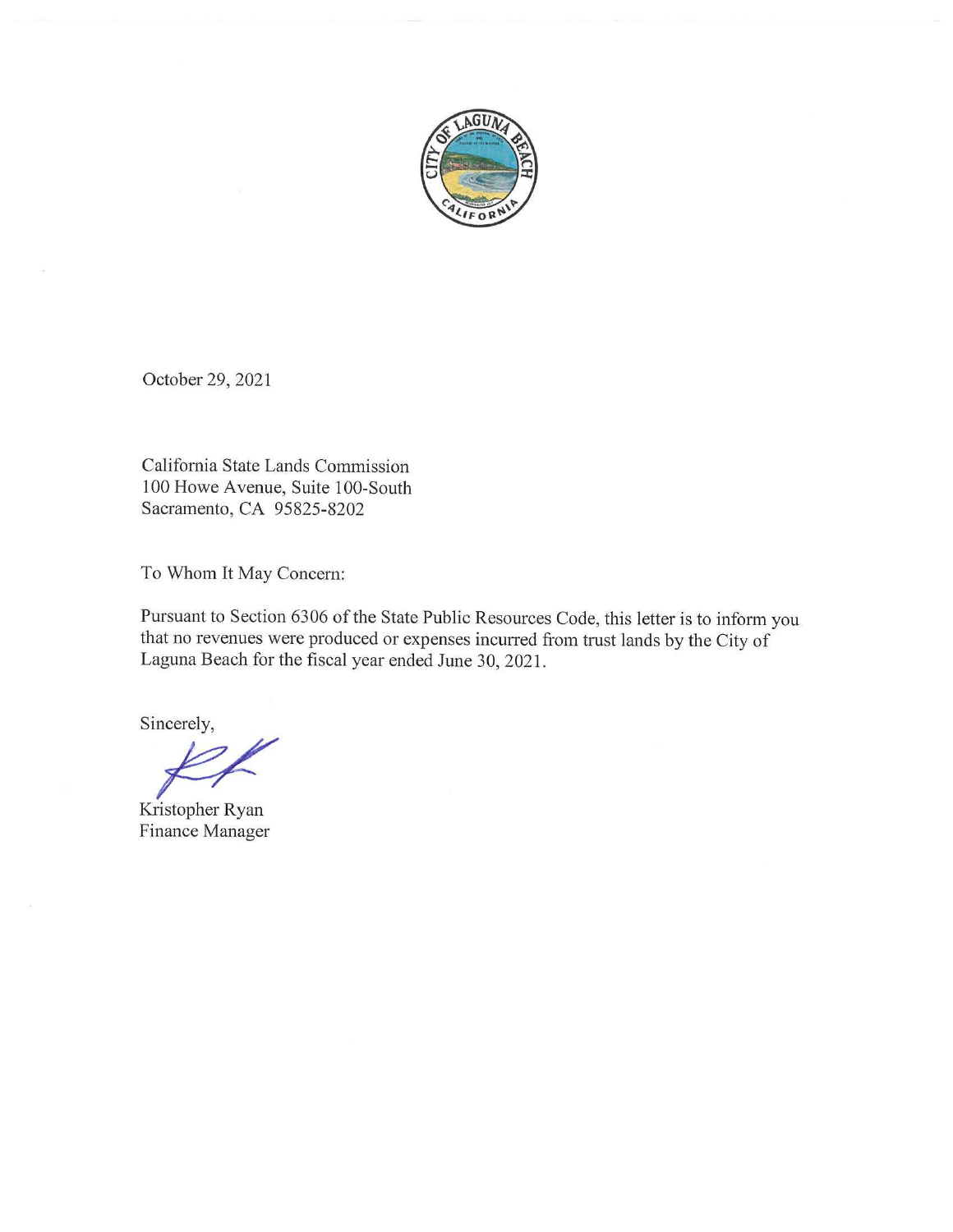## DUE DECEMBER 31 Pursuant to Public Resources Code § 6306

## **Fiscal/Calendar Year:** 2020-21

Grantee Name: City of Laguna Beach

Contact Person: Kristopher Ryan, Finance Manager

Mailing Address: 505 Forest Ave, Laguna Beach, CA 92651

### **1. Funds**

a. Is a separate fund maintained for trust assets, liabilities, revenues and expenditures?

NO<sub>M</sub>  $YES \Pi$ 

If "Yes", please list the name(s) of the fund(s).

If "No", under what fund are they accounted for?

City currently has no revenues or expenditures for trust lands or trust assets.

b. Are separate financial statements prepared for the trust?

| YES □ | NOØ |  |
|-------|-----|--|
|-------|-----|--|

If "Yes," describe the organization of the separate financial statement.

If "No," in which financial statements are they included? (Name of the document(s) and the applicable page number(s)).

City currently has no revenues or expenditures for trust lands or trust assets.

#### **2. Revenue**

a. What was the gross revenue received or generated from trust land or trust assets during the past fiscal year?

No revenues were received or generated from trust lands or trust assets during the past fiscal year.

b. Please list all sources of revenue and the amount of revenue generated from each source (e.g., permits, rentals, percentage of lease, etc.).

No revenues were received or generated from trust lands or trust assets during the past fiscal year.